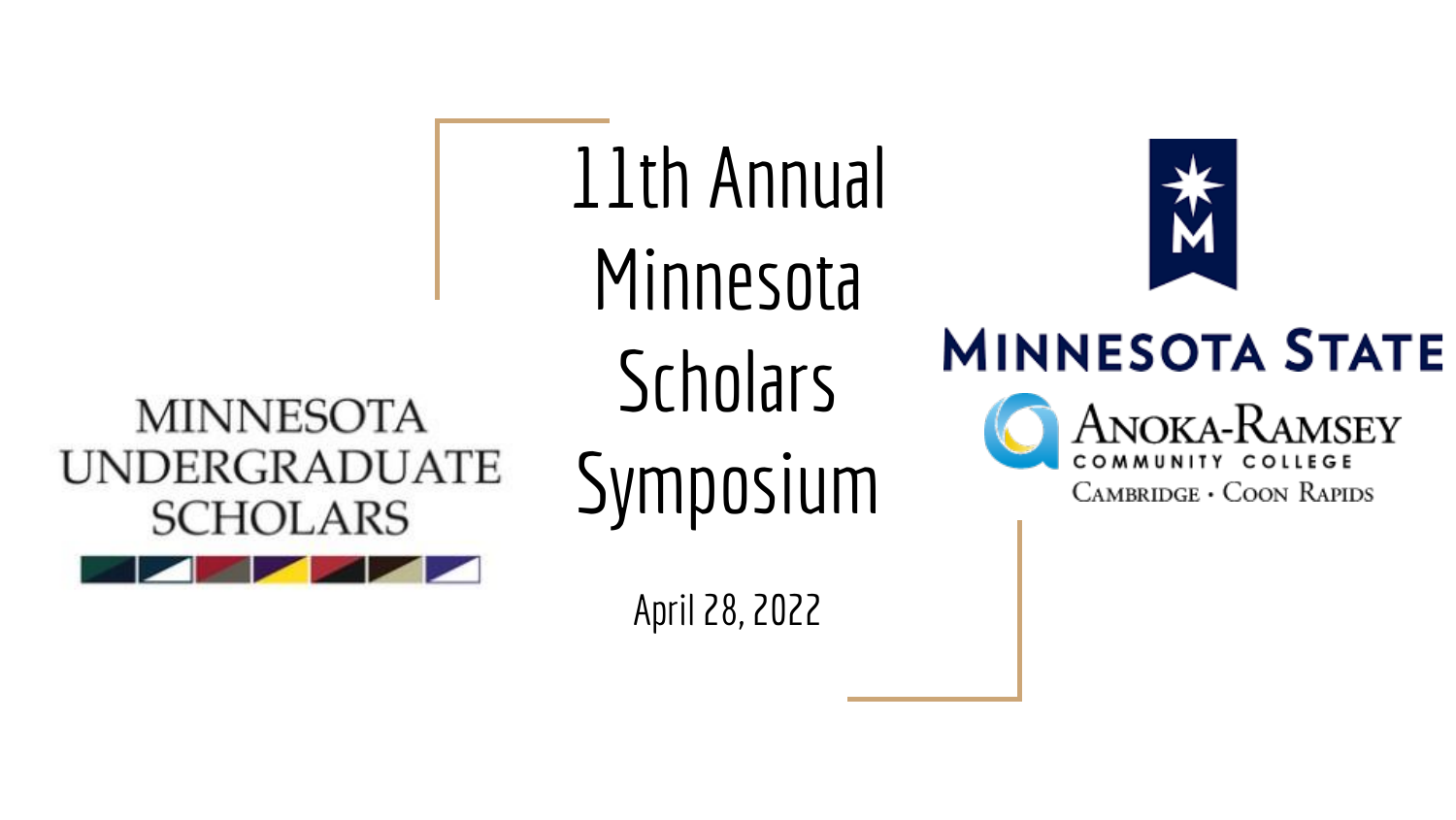# Day At A Glance **Student Professional Development 9:30-10:30am** 1. Grad School 101 2. Publishing Your

Research

## **Morning Meetings**

8:00 Minnesota Scholars Planning Council 9:00 Conference Welcome and **Introductions** 

## **Student**

**Research** 

## **Presentations**

10:45-11:45am Session B 1:00-2:00pm Session C

## **More Student Professional Development 2:15-3:15pm**

- 1. Alumni Research Showcase
- 2. Career Services

**Poster Session and Virtual Social Reception 3:30-5pm**

Discussions with Poster Presenters, Professional Networking, and Social Hour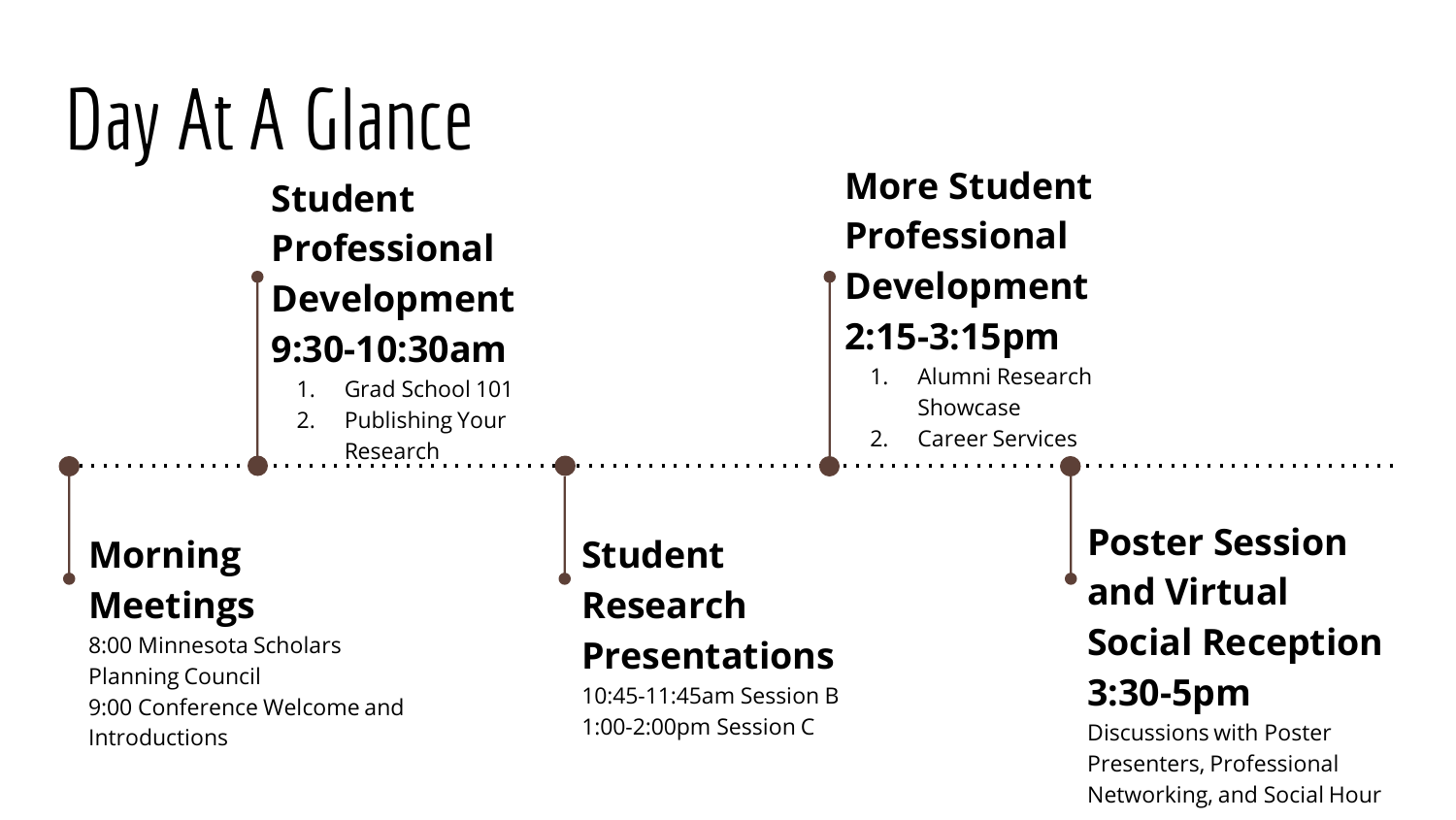# Morning Meetings

#### $8:00 \text{ am} - 9:00 \text{ am}$

MN State Scholars Planning Committee Meeting (invitation only) <https://minnstate.zoom.us/j/92694818743>

Meeting ID: 926 9481 8743 Passcode: 706556

#### $9:00$  am  $-9:30$  am

General Welcome and Opening Remarks

<https://minnstate.zoom.us/j/93414280004>

Meeting ID: 934 1428 0004 Passcode: 300406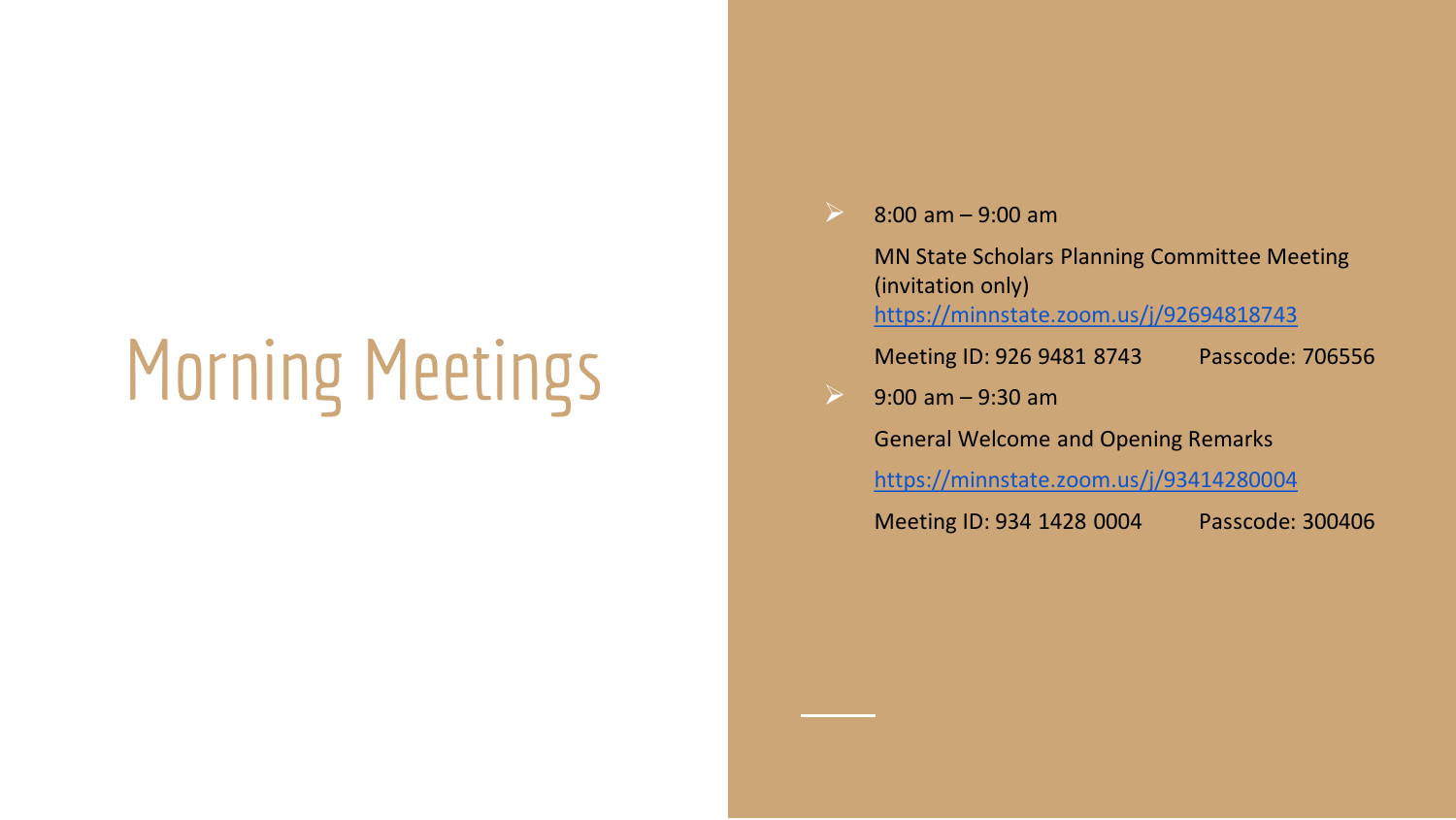Student Professional Development Concurrent Session A 1. Grad School 101 9:30-10:30am

(Facilitators: Alyssa Anderson and Marina Cetkovic-Cvrlje) <https://minnstate.zoom.us/j/99720151468>

Meeting ID: 997 2015 1468 Passcode: 189191

*Considering graduate school but not quite sure what to expect, how to find an advisor, or what type of program to pursue? This session is for you! Come learn from a student panel and hear about their experience and advice.*

#### *Student Panelists:*

**Alise Mendoza-ARCC/UofM**: Alise transferred from Anoka Ramsey to the University of Minnesota in 2019 and graduated with her bachelor of science in Biology summer of 2021. She is currently working as a drug safety specialist for a pharmaceutical consulting company and is pursuing further education in medical writing and editing.

**Christos Robertson -ARCC/UofM**: Christos returned to school three years ago. I was a chef for a decade and grew a passion for cooking and growing food that was sustainably grown and healthy for you. I am now in the college of biological sciences at the University of Minnesota Twin-Cities in the department of Plant and Microbial Biology. I am doing research on plant-bacteria symbiotic interactions under Dr. Ford Denison. I have been accepted into the Trio-McNair Scholars program and am preparing my applications for graduate school and a NSF grant. I plan on getting my PhD in plant and microbial sciences.

**Taylor Borgman-ARCC/Columbia University**: In 2018 I transferred from Anoka Ramsey community college to the University of Minnesota where I obtained my bachelor's degree in Biochemistry with a minor in Nutrition. I am now attending Columbia University to pursue my PhD in Nutritional and Metabolic Biology. The majority of research I've conducted has a central focus on mechanisms of disease and medicine, including biochemical development of antibiotics, potential therapeutics for hepatocellular carcinoma, and mechanistic studies of ER stress, which occurs in neurodegenerative and metabolic diseases.

**Kelsie Becklin-ARCC/UofM**: Kelsie transferred from ARCC to the UMN College of Biological Sciences and graduated with her bachelor of science in Biology spring of 2017. She immediately entered the Comparative and Molecular Biosciences program at the UMN college of vet med where she studies childhood cancer using genetic engineering and stem cell biology.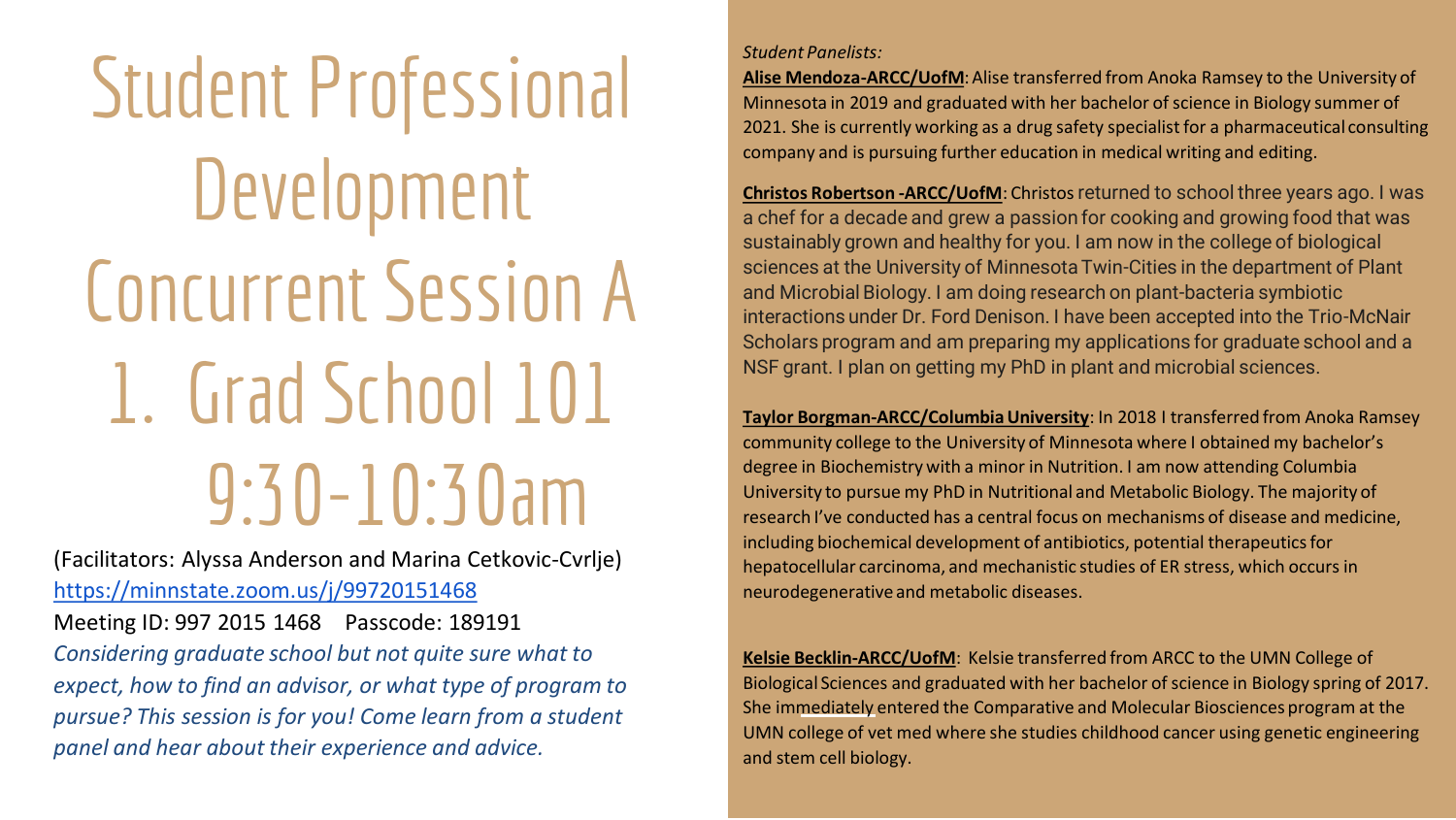Student Professional Development Concurrent Session A 2. Publishing your Undergraduate Research 9:30-10:30am

Facilitator: John Sinko, SCSU <https://minnstate.zoom.us/j/98877286311> Meeting ID: 988 7728 6311 Passcode: 152189

*Pre-career student publications meaningfully document your research as you participate in the critical scientific process of sharing out discoveries. Published work demonstrates communication skills and work ethic for employers or graduate school committees. This workshop, intended for students who are new to academic publication, will explore the broad context of publishing, and discuss options, guidelines, and potential pitfalls.*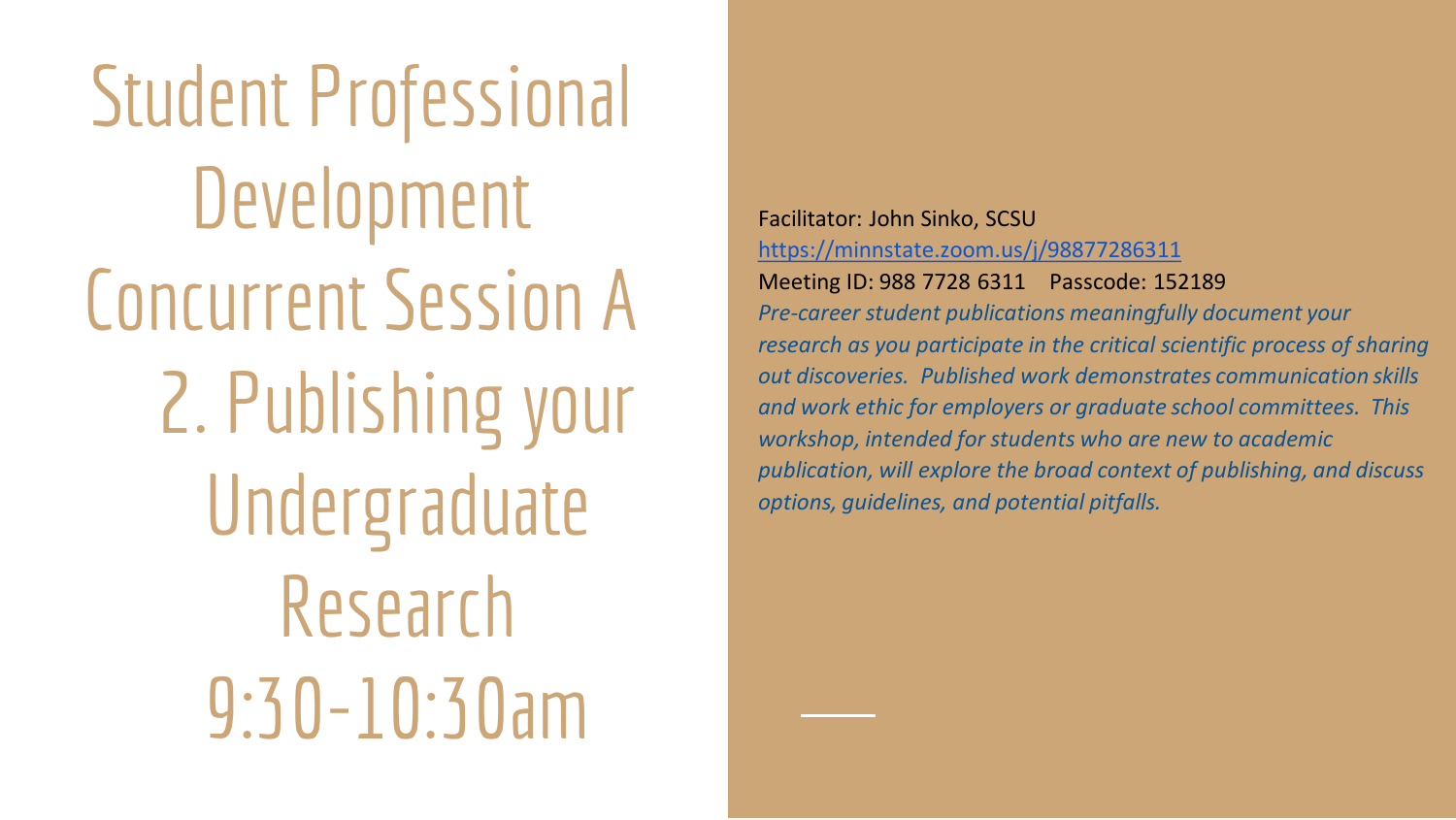# Student Research **Presentations** Session B 10:45-11:45am

<https://minnstate.zoom.us/j/98046897280>

Meeting ID: 980 4689 7280 Passcode: 379209

Moderator - Alyssa Anderson, SMSU

- 1. Jessica Strand, Anoka-Ramsey Community College: *White-tailed Deer (Odocoileus virginianus) Behavior in an Actively Restored and Maintained Minnesota Wetland Ecosystem*
- 2. Joey Heinen, Southwest Minnesota State University: *Aggression in male Madagascar hissing cockroaches and its correlation with body size*
- 3. Adam Pagnano, Rochester Community and Technical College: *Analysis of Peroxide Bleach*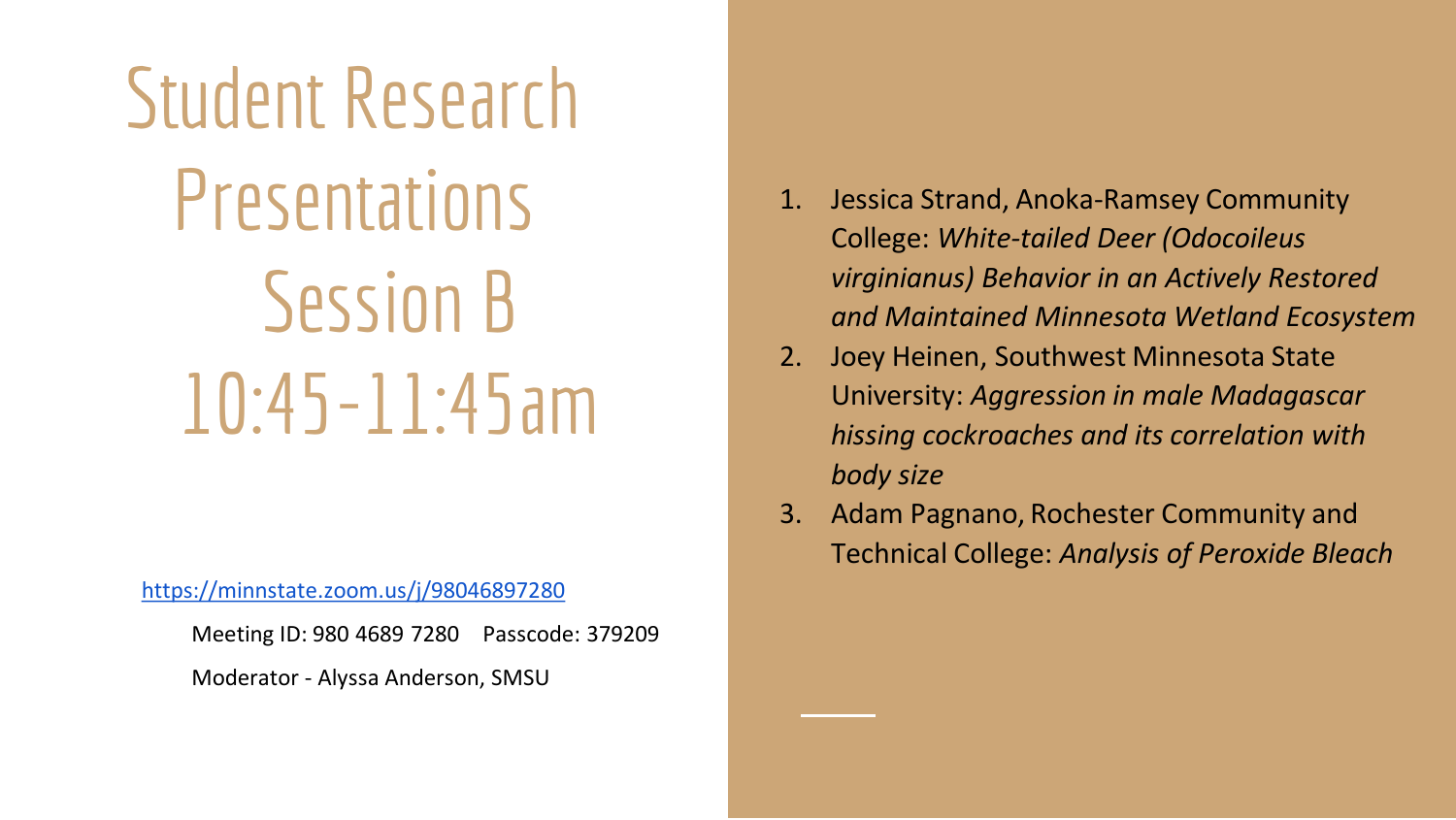# Student Research **Presentations** Session C 1-2pm

<https://minnstate.zoom.us/j/96475230989>

Meeting ID: 964 7523 0989 Passcode: 569548

Moderator: Marina Cetkovic-Cvrlje, SCSU

- 1. Kristopher Honetschlager, Winona State University: *A Brute Force Method of Discovering Information Hidden in Datasets*
- 2. Tim Lux, St. Cloud State University: *Putin and the Czar: Autocracy and Dissent*
- 3. Suad Ali, St. Could State University: *Is what you remember real? Quantitatively investigating the recognition of synthetic Generative Adversarial Network pictures (GANs)*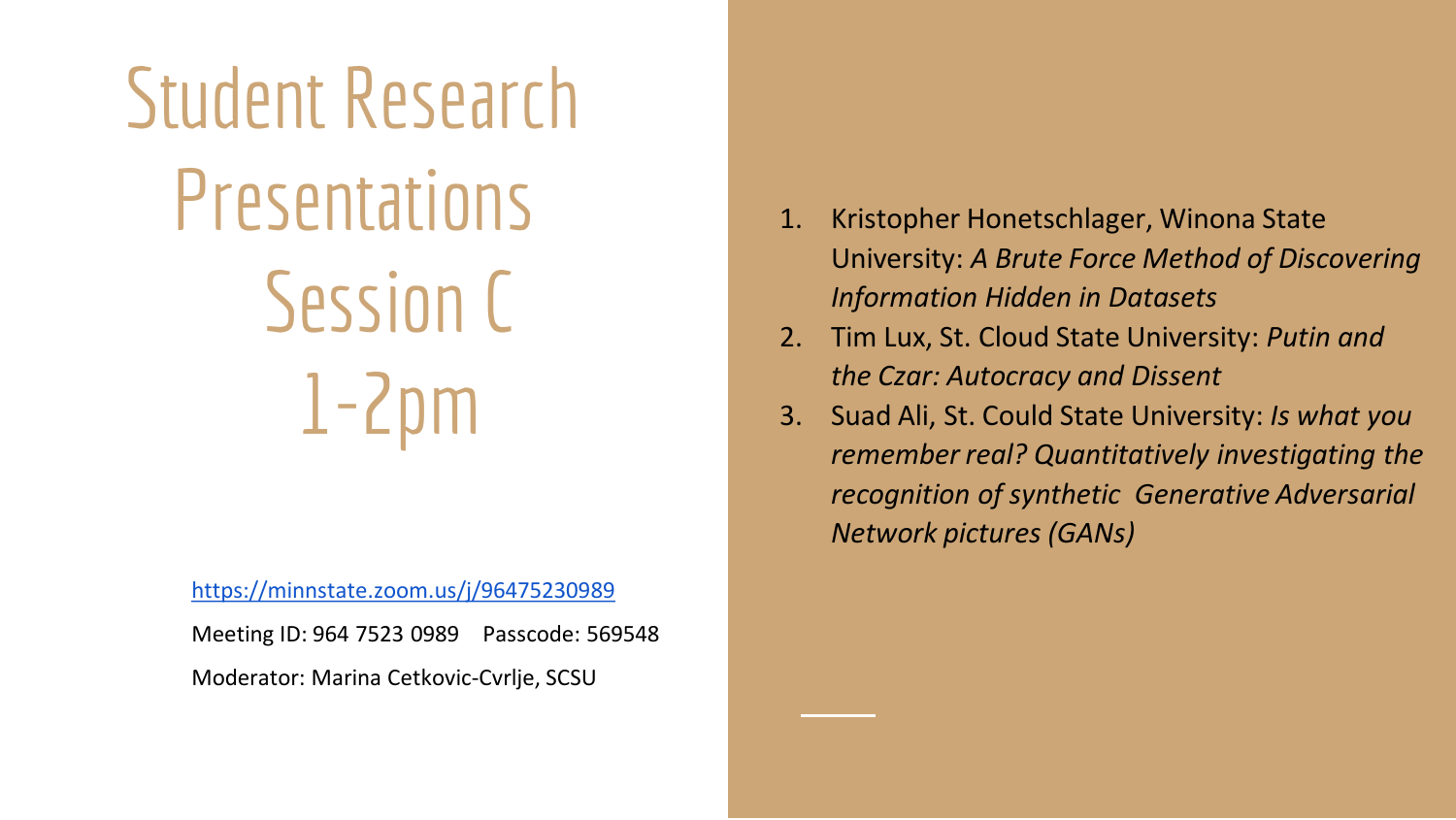Student Professional Development Concurrent Session D Alumni Research **Showcase** 2:15-3:15pm <https://minnstate.zoom.us/j/92314313804>

Meeting ID: 923 1431 3804 Passcode: 025120

### **Christos Robertson -ARCC/UofM:**

The Fitness of Rhizobia and the Plants They Inhabit.

### **Taylor Borgman-ARCC/Columbia University:**

A Novel Role for Lipid droplets in ER Proteostasis

### **Kelsie Becklin-ARCC/UofM:**

Bottom-up Cancer Modeling: Harnessing the Power of Genetic Engineering and iPSC to Understand Cancer Initiation and Development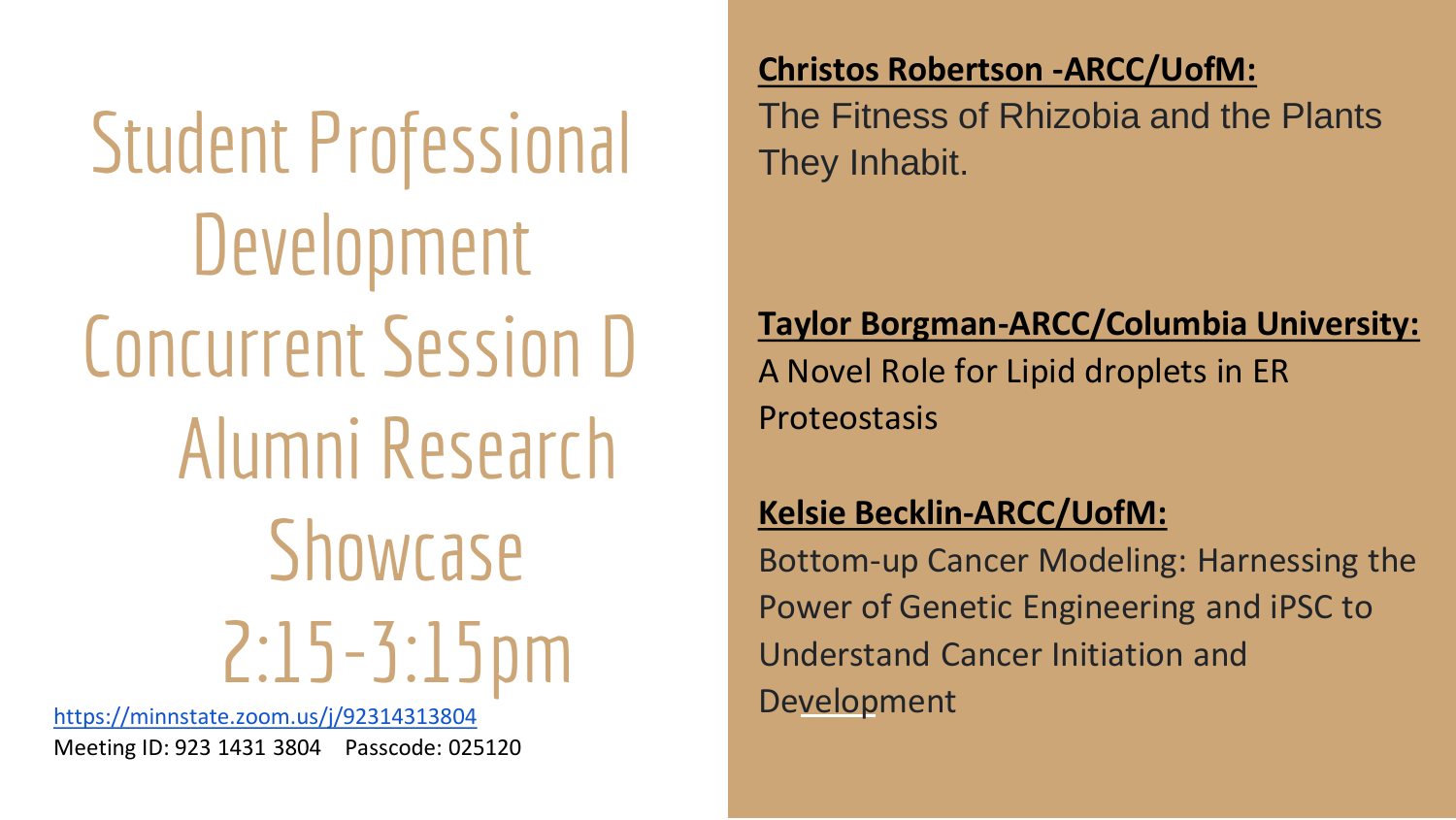Student Professional Development Concurrent Session D Career Services 2:15-3:15pm

Presenter: Michelle Mucha (ARCC)

<https://minnstate.zoom.us/j/92766727392>

Meeting ID: 927 6672 7392 Passcode: 659620

Deciding on your future career can feel overwhelming. Career Counseling can help you find your way. Please join us for an introduction to services and resources that are available to help you to help discover your path. In addition, learn about job preparation and placement services.